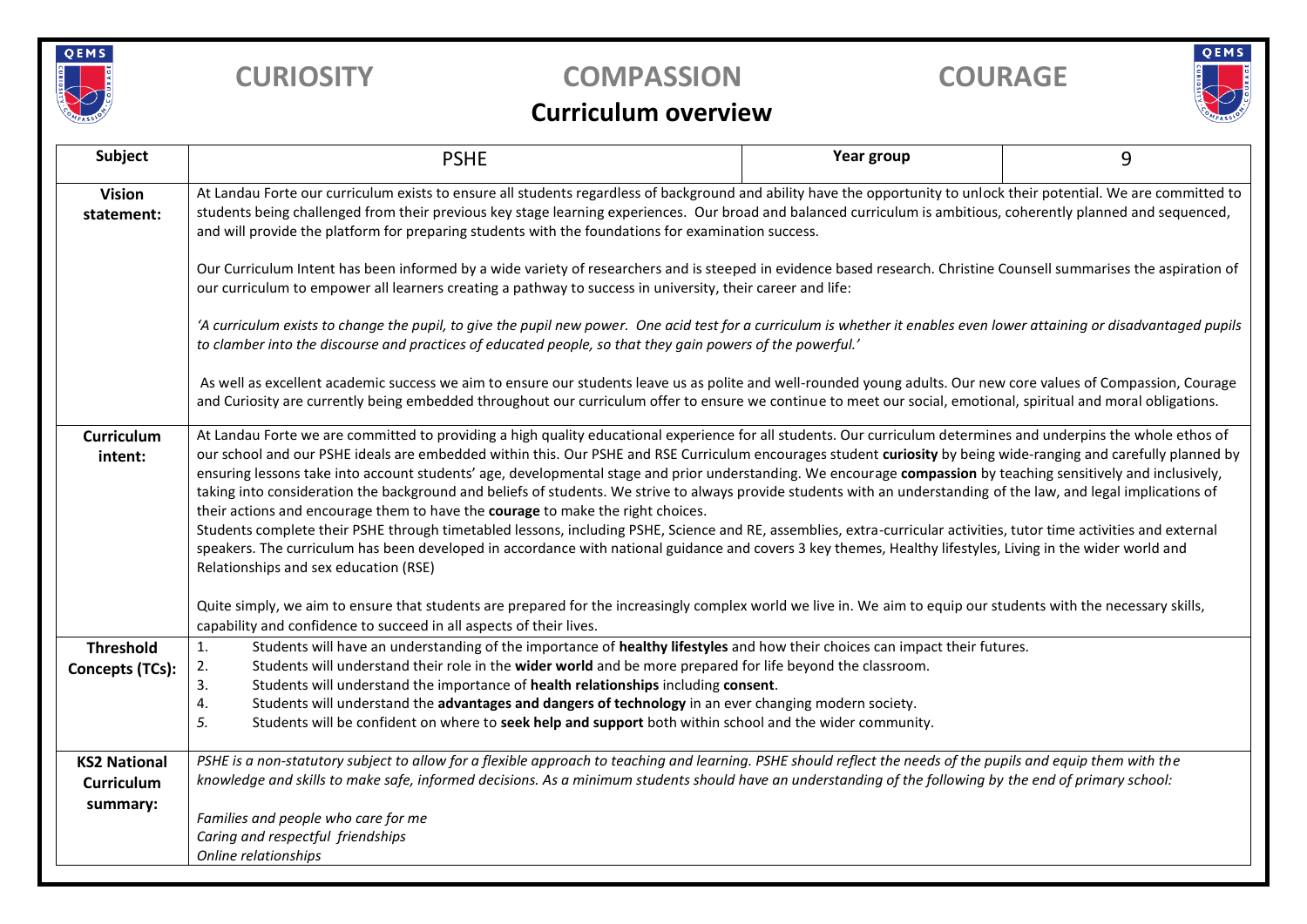| QEMS                             | <b>CURIOSITY</b>                                                                                                     |                          | <b>COMPASSION</b>                                                                              |                     | <b>COURAGE</b> | QEMS                 |  |
|----------------------------------|----------------------------------------------------------------------------------------------------------------------|--------------------------|------------------------------------------------------------------------------------------------|---------------------|----------------|----------------------|--|
|                                  | <b>Being safe</b><br>RSE - puberty, sex education set out in the science curriculum and beyond if deemed appropriate |                          |                                                                                                |                     |                |                      |  |
| <b>Learner skills:</b>           | Critical thinking                                                                                                    | Organisation             | Collaboration                                                                                  | Adaptability        | Oracy          | Self-quizzing        |  |
|                                  | <b>CRITICAL THINKING</b>                                                                                             | 冒<br><b>ORGANISATION</b> | <b>COLLABORATION</b>                                                                           | <b>ADAPTABILITY</b> | <b>ORACY</b>   | <b>SELF QUIZZING</b> |  |
|                                  | Term 6 Jun-Jul                                                                                                       |                          |                                                                                                |                     |                |                      |  |
| <b>The Big</b><br>Question       | How can we prepare for life beyond school?                                                                           |                          |                                                                                                |                     |                |                      |  |
| <b>Big picture</b><br>questions: | How can we recognise positive relationships?                                                                         |                          |                                                                                                |                     |                |                      |  |
| Content                          | TC(2,3,4,5)<br>Body image                                                                                            |                          |                                                                                                |                     |                |                      |  |
| (Linked to TCs):                 |                                                                                                                      |                          |                                                                                                |                     |                |                      |  |
|                                  | Eating disorders<br>$\overline{\phantom{a}}$                                                                         |                          |                                                                                                |                     |                |                      |  |
|                                  | Consent<br>$\overline{\phantom{a}}$                                                                                  |                          |                                                                                                |                     |                |                      |  |
|                                  | Safe sex and contraception<br>$\overline{\phantom{a}}$                                                               |                          |                                                                                                |                     |                |                      |  |
| Vocabulary<br>Instruction:       |                                                                                                                      |                          | Body image, Manorexia, Bulimia, Obesity, Anorexia, Consent, non-consentual, contraceptive, STI |                     |                |                      |  |
| Assessment:                      | End of topic assessment                                                                                              |                          |                                                                                                |                     |                |                      |  |
|                                  |                                                                                                                      |                          |                                                                                                |                     |                |                      |  |
|                                  |                                                                                                                      |                          |                                                                                                |                     |                |                      |  |